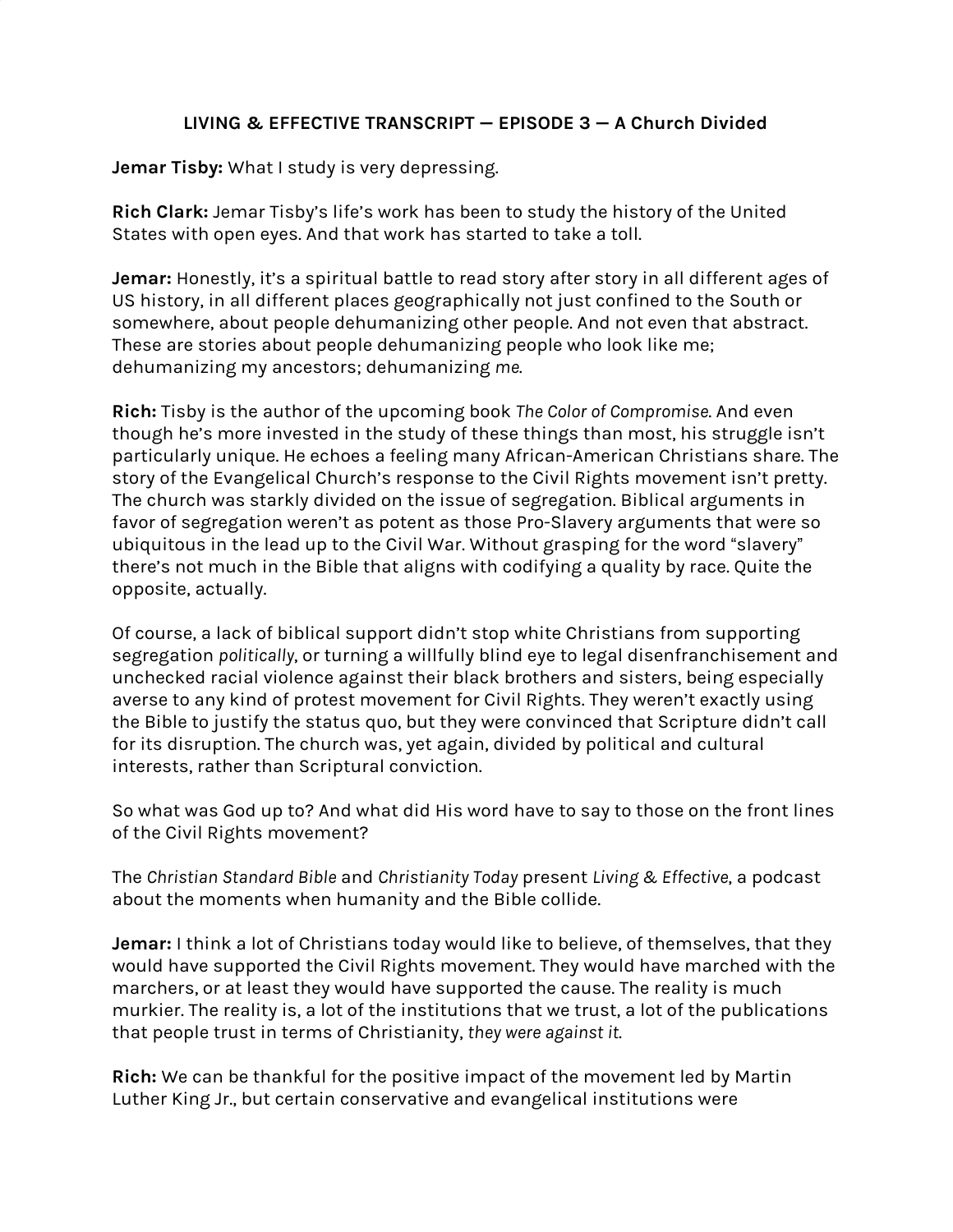shaky-at-best on the principles that guided that movement. Maybe you caught that part where Tisby mentions Christian publications that people trust. *Yea*… that applies to us. The reality is that the institution I work for, *Christianity Today*, faced a choice during the Civil Rights movement, and the decisions made at that time weren't exactly inspiring.

Not long ago, a podcast I do production work on for *Christianity Today*, called *Quick to Listen*, invited Michael Hammond, a historian and dean at Taylor University, to come discuss the evangelical reaction to Martin Luther King Jr. And part of me expected to hear that familiar story of evangelical leaders unable to sway the populace throngs, a kind of failed attempt to wrestle popular opinion into righteous submission. What I found instead was that many institutions were far more ambivalent on this issue than I had hoped, and *Christianity Today* was a part of that trend.

**Michael Hammon:** The initial editorial staff of three [was] Carl Henry, Nelson Bell, and Marcellus Kik. Nelson Bell was a retired surgeon who had been a missionary in China, but more importantly he was Billy Graham's father-in-law. He was a southern gentleman; he was the leader of a Southern Presbyterian Church. He was a sort of moderate segregationist and what that means [is], "look, we can have integration but it just needs to happen naturally. We don't want the government to come down and force it." If you read those editorials, like you suggest, from *Christianity Today*, through the '50s and into about the mid '60s, you can pick up one editorial and another within a month or two and they seem like they're on opposite sides of it. I see that as: there's one that Carl Henry wrote, there's one that Nelson Bell wrote. They knew that their goal was to create this intellectual word *around* the work of Billy Graham, and Billy Graham was *nothing* if he wasn't adept at trying to keep the middle ground together. And that's what he did throughout his ministry, [that's] why he was such a popular evangelist, because he refused to get involved, too much, in politics. But Bell would write very articulately, and before he wrote for *Christianity Today* he wrote for *The Southern Presbyterian Journal.* [He wrote] very clear arguments why the mixing together of whites and blacks wasn't appropriate. He would cite what he saw in the South, as a doctor; what he saw in China, thinking of different races together. Henry didn't know what to do with it.

**Rich:** We tend to revere those who came before us, especially those who helped shaped the institutions we love and trust. But when you take off the rose-colored glasses long enough to see the truth, the hard reality is that those who came before us made major mistakes, too. Maybe what really got to me as someone who happens to work for this particular institution, is the mundanity of it all. It turns out it's entirely too easy to change the course of history with something as simple as a simple delegation of responsibility.

**Michael:** There's a memo and it's classic, it's on that notepad that you see on people's desk, "From the desk of," and this is from the desk of Carl Henry and it says, "Nelson, you're pretty much our conscience on this race issue. Because you're a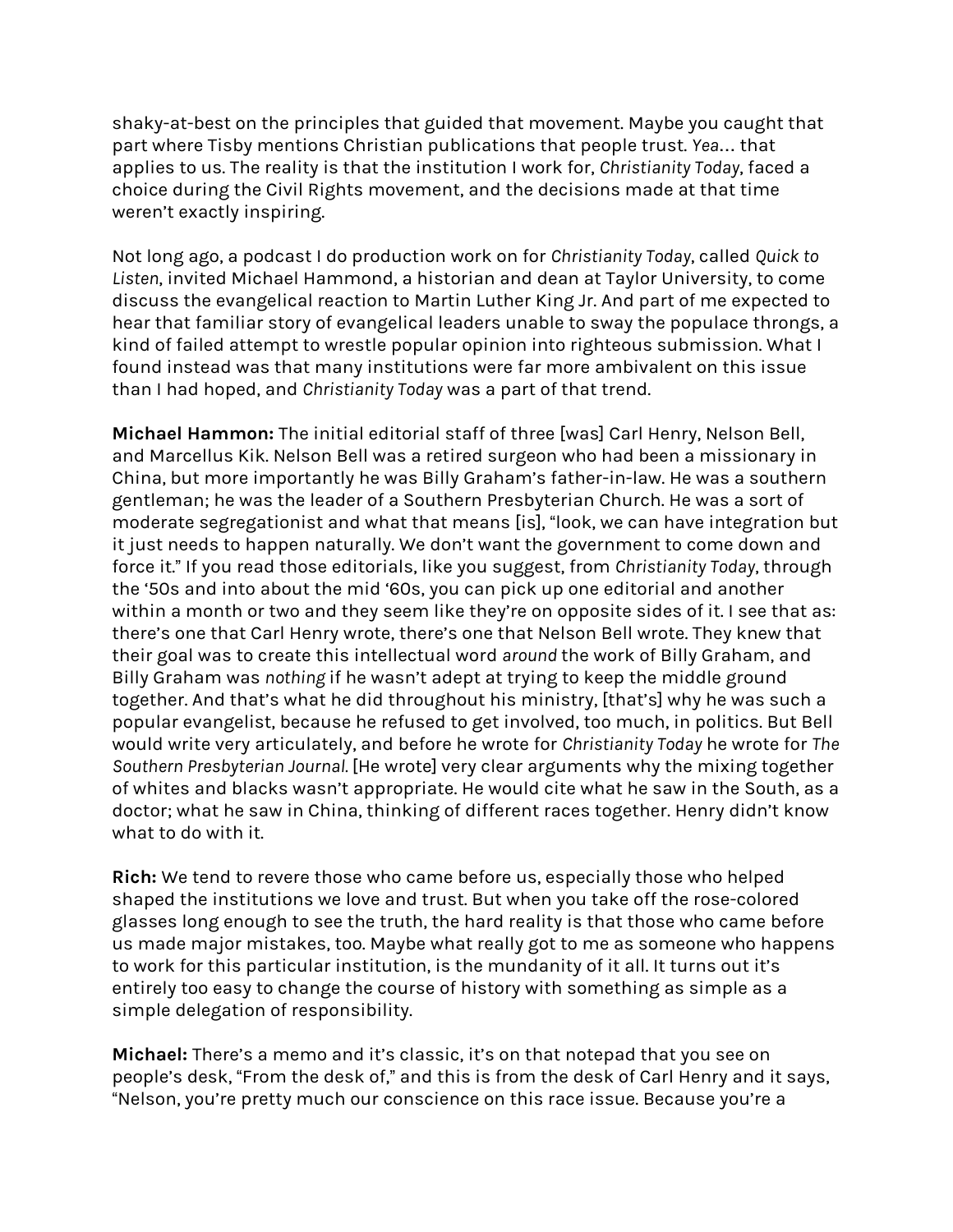Southerner, because you have more experience dealing with race issues, you handle this."

**Rich:** "You handle this." That phrase is haunting to me. It's as reasonable as it was misguided; it's as unremarkable as it was impactful.

**Michael:** And that decision, in my estimation, clearly leads to that fractured voice that you see, not only in *Christianity Today*, but also has an impact on Graham, because Bell answers a lot of Graham's correspondence. [Bell] writes back to Southern pastors who are concerned when they hear Graham speaking out against racial segregation, and Bell, in some instances, writes back and says, "Look, Billy doesn't support this stuff any more than you or I do."

**Rich:** By the time of Martin Luther King Jr.'s death, many within the evangelical movement had caught on to the fact that something was wrong in our approach to these things, but apathy seemed to reign over and above repentance. Here's Ted Olsen, a CT editor, on that same episode of *Quick to Listen*:

**Ted Olsen:** Shortly after King's assassination, the Letters to the Editor published in *CT*. There's one issue where there's two letters from New York: one from a white pastor who's kind of decrying the deafening silence of evangelical leaders to King's death and saying this is literally an assassination, and the folks who supposedly are against the Civil Rights movement over issues with the rule of law are saying nothing about this illegal murder; followed by a letter from a black Christian, Joseph Fields, he says, "Most evangelicals that I know do not hate Negroes," he says, "but they simply do not love them."

**Rich:** When it comes to the status quo, it turns out it's way too hard to swim upstream and way too easy to go with the flow. That had real implications for those who were negatively impacted by the way the world works.

When we're talking about something we all agree was terrible and wrong, like we all agree that now?

### **Jemar:** Yeah.

**Rich:** It seems pretty clear from hindsight that what we're talking about is worldliness. The church was okay with worldliness. It's a pretty good example of friendship with the world, right? And what strikes me is just how easy it is to fall into that, or conversely, how you have to be brave and courageous to stand up to that. You have to really work at it.

**Jemar:** Black people knew that the system not only wasn't working for them, but it was constructed to work against them. And so it was, in some senses, natural to push back against this oppressive system, it was at least a lot clearer (chuckles) . . .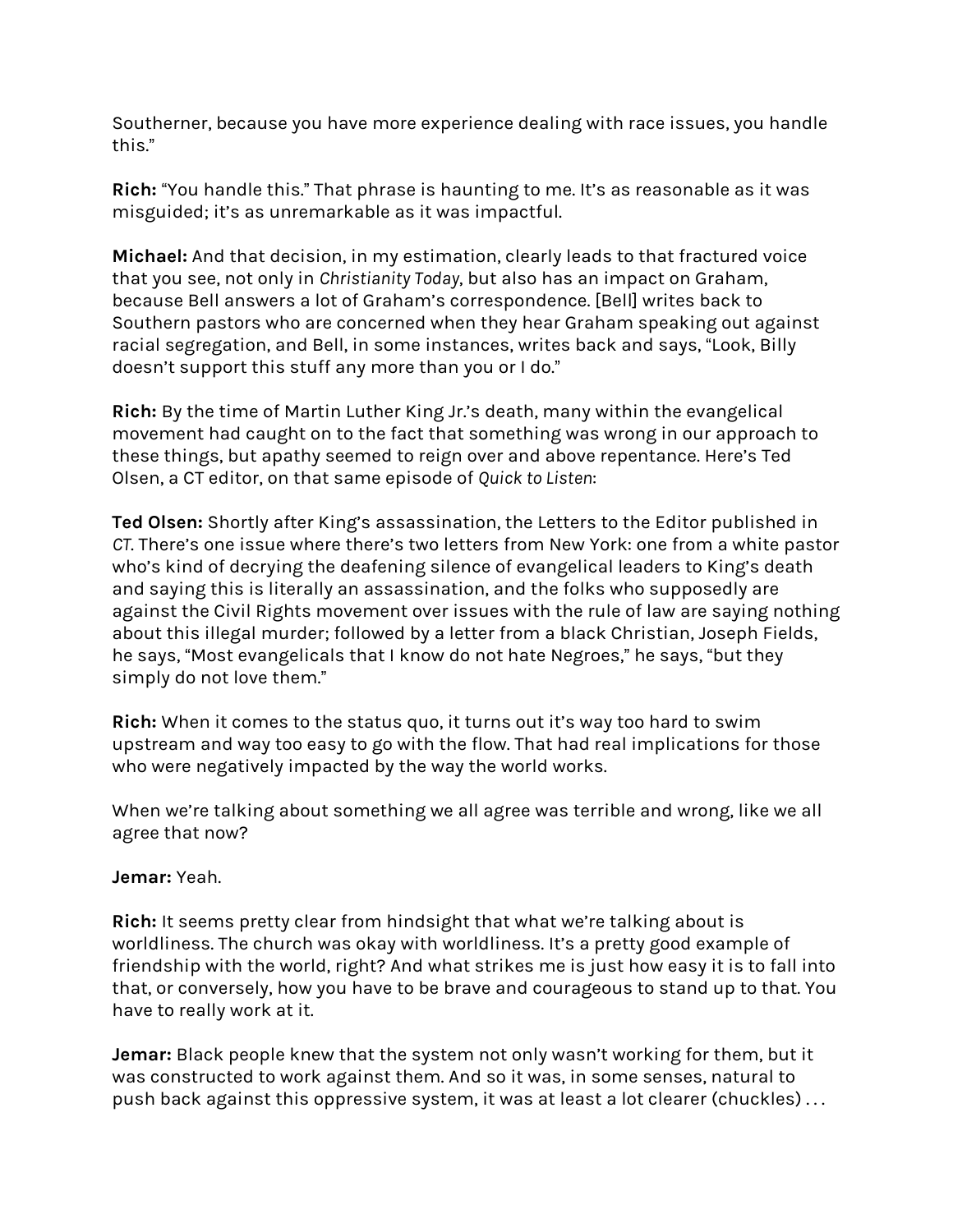### **Rich:** Right.

**Jemar:** … that they needed to be doing so. For white Christians it wasn't so clear, because the system, and I mean politically, economically, socially, had been set up to cater to white people, to give advantages to white people, particularly white men. And so if you got a system that works for you, then you're not gonna want to disrupt it too much. From a white citizen perspective, and you can include white Christians because everyone's part of the world they live in, a lot of times it didn't seem so bad. There were a lot of times when white Christians had no clue how bad it was for black people.

**Rich:** It feels like the Christian argument, and certainly this was one of the ones in CT, back in the day, either like, "leave well enough alone," or, "let's strive towards unity here and not shake the boat," which are kind of hand in hand.

**Jemar:** The word I would use to characterize conservative Christian interaction with the Civil Rights movement was *compromise* with the racial status quo. A lot of Christians were willing to give concessions when they saw black people sprayed with fire hoses and bitten by police dogs. By and large, white evangelical Christians are not in favor of that, they're not rooting for that.

At the same time, if a black family came to your segregated church, you wouldn't curse them out and say the N-word. You would simply say, "Well you know what, there's a nice black church down the road. Wouldn't you feel more comfortable there?" It's kind of this veneer of politeness, and that's what happened often times with, not even just the white church, but with conservative and middle-class black people, as well. We over inflate the involvement of Christians in general in the Civil Rights movement, but especially of black Christians.

**Rich:** If you wanted to confront the injustice that was happening in that time in concrete ways, you'd find yourself in a particularly lonely position.

**Jemar:** Nobody can put a hard number on it, but somewhere around 10%, or even less, actively engaged in the struggle, meaning they're out marching or their hosting meetings or things of that nature. Now there could be a far larger number of people who were somehow, like, giving moral support to it. But the people getting imprisoned, going down for Freedom Summer, doing all of these things that we read about in the history books, [involve] a very small number of even black churches. So, it's interesting to note that Martin Luther King Jr. left the National Baptist Convention and became a part of the Progressive National Baptist Convention with several hundred other ministers because the NBC, at that time, its spokespeople and its president, were against these direct action, nonviolent protests. They wanted to work through different means and didn't think this confrontation was effective. And so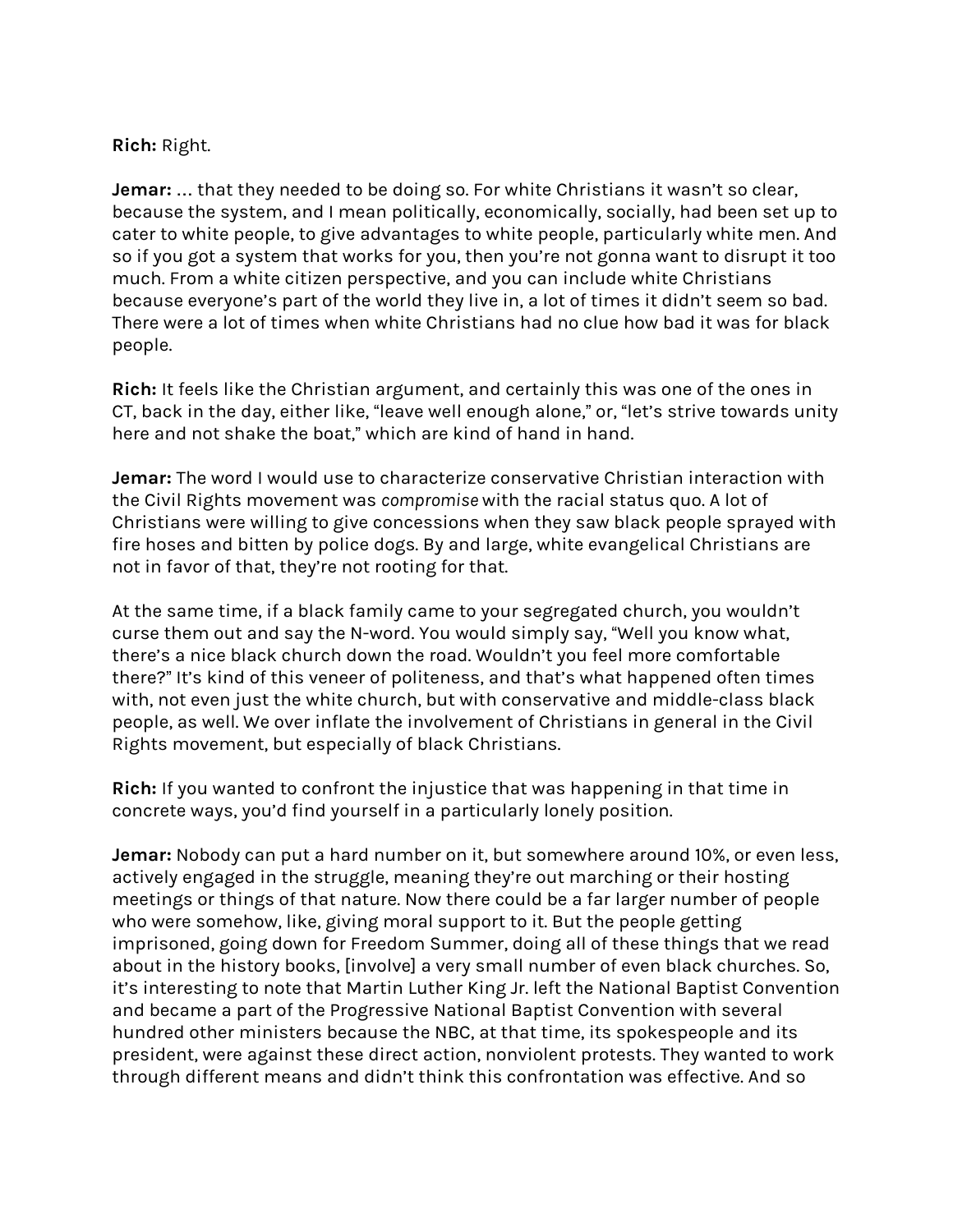King didn't really even have freedom in his own denomination; [he] had to go and join another one.

**Rich:** As Tisby points out, the story of Martin Luther King Jr. is also the story of several hundred ministers who found themselves unable to find support in the work of activism they felt called by God to do. For those few brave souls in the conservative church who wanted to be actively involved in the struggle, support had to be found elsewhere. They were isolated from their theological allies, and reaching for courage. So where did they find it?

**Jemar:** Just think about it: you know you're going into a situation where you could be arrested, you could be maced, you could be beaten. What's gonna encourage you? It's gonna be all those Bible verses. Psalm 23, you know? "Walking through the Valley of the Shadow of Death," you know, "If God is for us, who can be against us?" And so black people, and their allies in the Civil Rights struggle, are drawing on these. And I think there's a certain encounter with Christ that you have in the midst of these kinds of injustices that you simply can't understand unless you get in the fray.

**Rich:** For the Civil Rights activist who was a Christian, everyday it got more and more risky and painful to be an active part of the Civil Rights movement. More and more, despite the hopes that their brothers and sisters might turn to them in repentance and unity, black Christians and their allies found themselves on an island.

**Jemar:** Just from a very human level, this was costly. I mean, at minimum, you could lose your job. People would sit outside of NAACP meetings or voter registration meetings and write down license plate numbers, and they would send those to the cops and see who was there and literally make lists of people who were involved in Civil Rights activity so that there could be repercussions. And the white community would often intimidate more moderate whites and say, "Well, if you're employing this person and they showed up at this meeting… you better do something about it or we're gonna do something to you." And so there was intimidation going on even among whites.

**Rich:** For an African-American Christian just trying to live and thrive, doing whatever you believed you needed to do to get a hearing, the experience would have been exhausting at best and traumatic at worst. And we see this sentiment spelled out most acutely in the words of Martin Luther King Jr.

**Jemar:** I find the letter from a Birmingham Jail [to be] such a prophetic text. And you can almost hear the pain coming through the words of the pages, because he's saying, "I thought our staunchest allies would be other Christians, but it turns out that it's not even the Ku Klux Klanner, but more so the *moderate* who is an obstacle in the way of Civil Rights, because rather than demonstrating overt racism, they demonstrated complicity with the status quo. They created an environment by their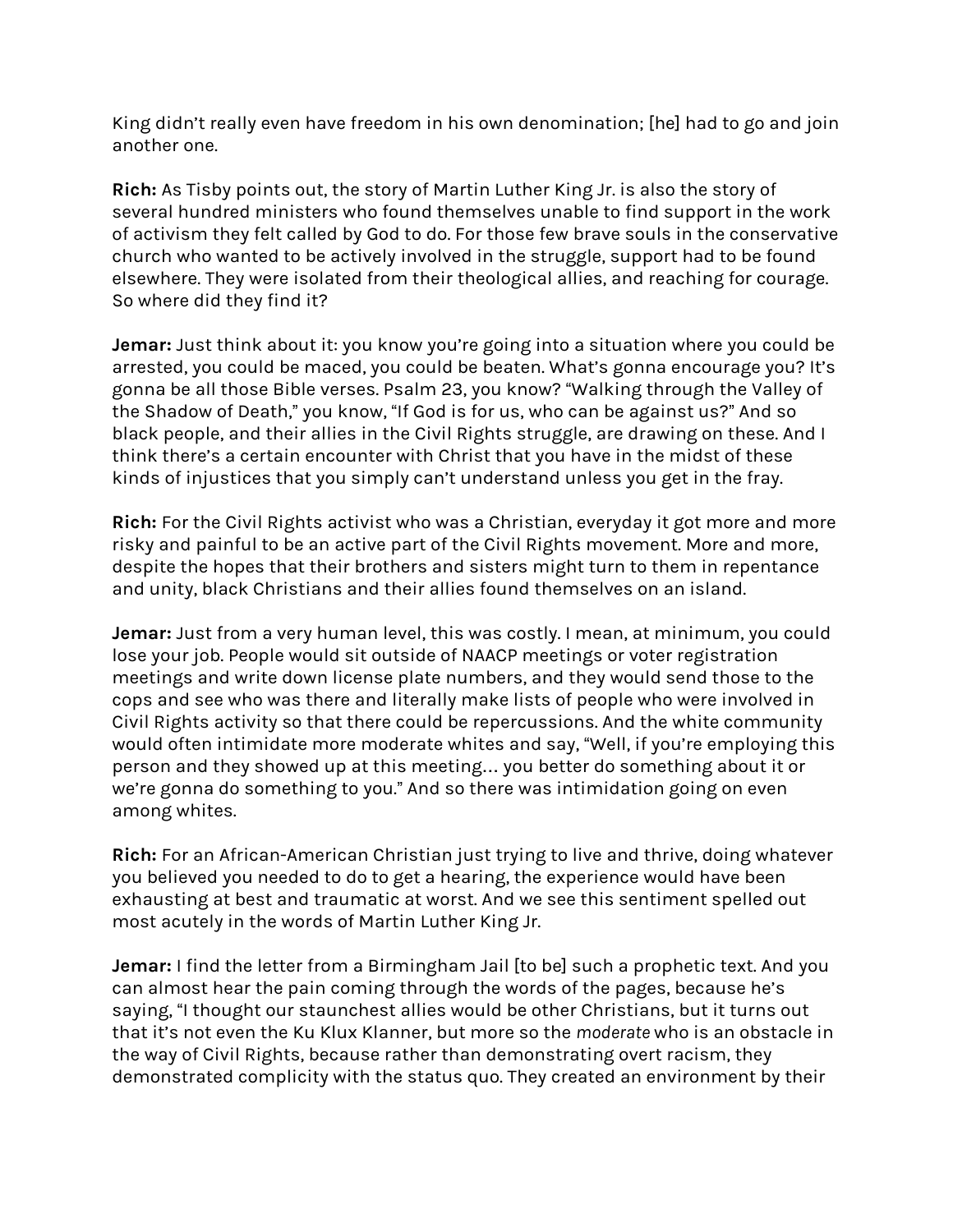mere silence that enabled bombings and racial terrorism and the obstinacy of massive resistance during the Civil Rights movement."

**Rich:** Let's be clear: as far as we know, these white Christians weren't necessarily doing this intentionally. Their motives weren't to hurt as much as they had to do with maintaining an atmosphere of safety and security for themselves and their families, but the effects were the same nonetheless.

**Jemar:** And so Civil Rights activists, especially Christians, are looking around at other believers and they're asking, "Are we reading the same Bible?"

# **Rich:** Right.

**Jemar:** "How can you not be involved in this struggle for justice? Even if you're not on the streets with us, why are you opposing us? The Church is a family. Black or white, North or South; we are united by the Holy Spirit. What's supposed to happen is your burdens become my burdens; your struggles become my struggles." But many branches of the American church said, "When it comes to racism, that's not my fight; or when it comes to racism, I don't agree with you. I like the way things are."

You know, there's no hurt like church hurt.

**Rich:** It might make us feel good to think about all the good things Martin Luther King Jr. accomplished through nonviolent means. [It] gives us hope in his assertion that the arc of history is long and bends towards justice. But Martin Luther King Jr. also experienced that same kind of church hurt that so many other African-American Christians did, and still do. His particular accomplishments and successes were an exception, but his struggles were not.

Mika Edmondson is the author of *The Power of Unearned Suffering*, a book about Martin Luther King Jr.'s approach to this reality.

**Mika Edmondson:** Suffering always causes that kind of wrestling for people. God is good, God is powerful, God is just, God is able to relieve this suffering, so why do we find ourselves in the midst of it? That's been a very deep question, and it's taken African-Americans three centuries of wrestling with this question.

**Rich:** In that period of time, it's the wrestle that often takes center stage in art, writings, and other forms of cultural expressions. Expressions of hope and joy tend to be future-oriented rather than centered in the present, and there's a reason for that.

**Mika:** These kinds of wrestlings you see in the spirituals, in the blues, in prayers, in sermons; you know, I think of one spiritual, "Did my Lord deliver Daniel? Did my Lord deliver Daniel? Did my Lord deliver Daniel? And why not every man?" So that last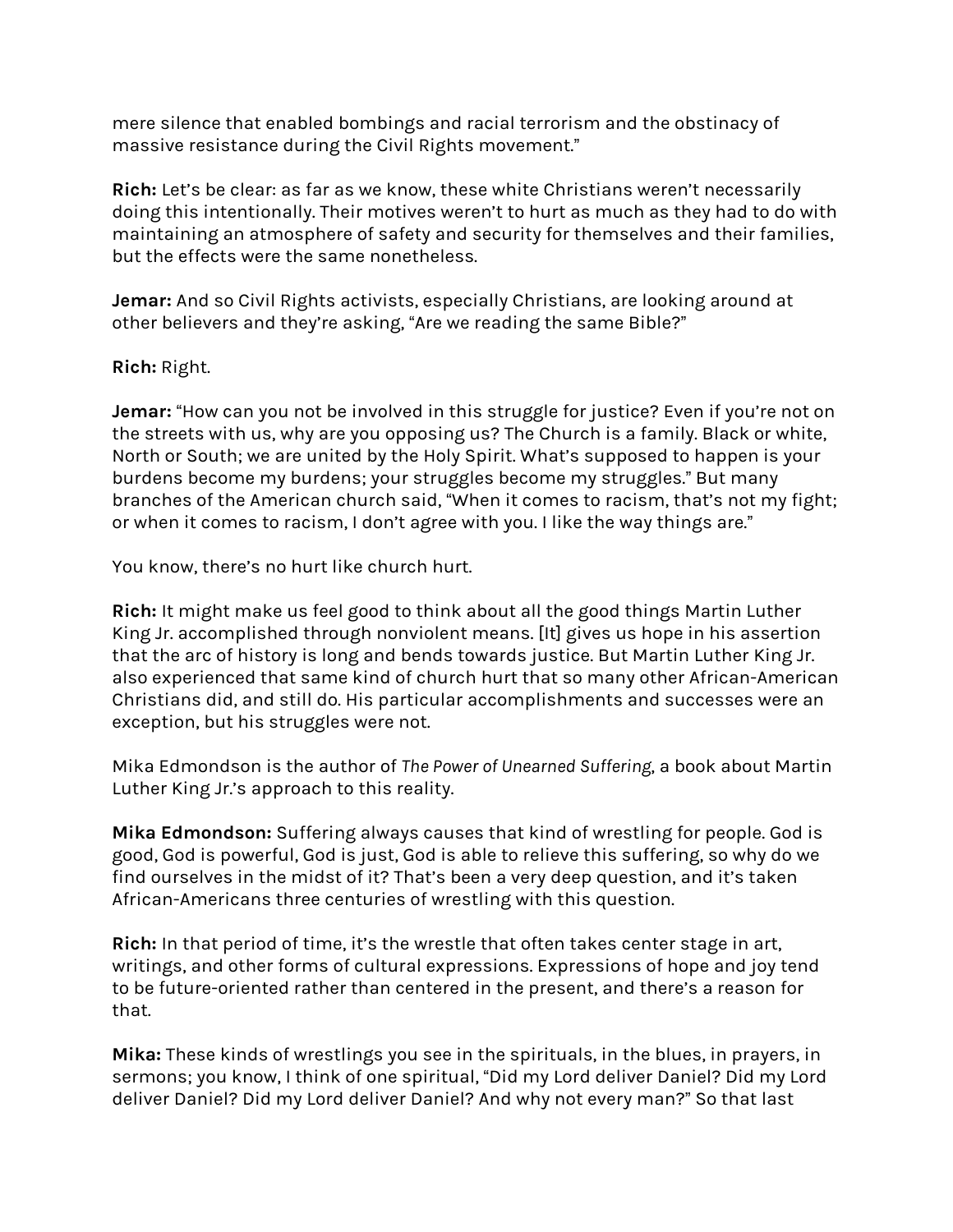phrase essentially says, "Hey look, I know God is able to deliver. How come I'm not delivered? Why couldn't I be delivered? Why shouldn't I be delivered?" That's kind of the double entendre that you find at the heart of the black church and the black experience.

**Rich:** In fact, it was this cultural reality that made Martin Luther King Jr. who he was.

**Mika:** That's the kind of faith that's been handed down, like a faith that persisted through chattel-slavery, through Jim Crow, through the lynching tree, through segregation. And so King, when he arrives on the scene, he inherits a three centuries old tradition of nonviolent direct action and of redemptive suffering that finds ways in which to maintain faith in the midst of suffering; to use it as an opportunity to show faithfulness to God and to show a hope in the triumph of justice in the face of injustice.

**Rich:** How would you describe Martin Luther King Jr.'s approach to the Bible?

**Mika:** So King grew up in a traditional black Baptist church setting, okay? Ebenezer Baptist Church under King Sr., Daddy King, and Daddy King was what King Jr. would call a fundamentalist Baptist preacher. The Bible is [the] infallible Word of God and he just preached verse by verse, okay? It's kind of a traditional Baptist style. And so those were King's roots.

**Rich:** The word "roots" here is instructive. It's easy to overlook your own roots because you can't see them, but they're fundamental to shaping who we become. You don't grow up in that kind of setting, being exposed to the God of the Bible, and forget Him. Though I will say, for a time, it kinda seemed like Martin Luther King Jr. had strayed.

**Mika:** When he went to higher education and he began to rub shoulders with other, sort of, black elites? He kind of wanted to distance himself from that…

**Rich:** You do that thing where you come home and tell your parents all the ways they're wrong.

**Mika:** [laughing] Exactly, exactly! He wanted what he considered to be a more intellectually robust expression of the faith. And he wanted to find ways in which the faith more thoroughly addressed the problems of black suffering and injustices the blacks faced daily.

**Rich:** King wasn't seeing the kind of social action he imagined ought to be at least allowed by the Christian faith among his Christian brethren. So he sought out something that would allow him to pursue his passions for justice. This meant Martin Luther King Jr. would go down a road so many Christians invested in social justice have been warned about.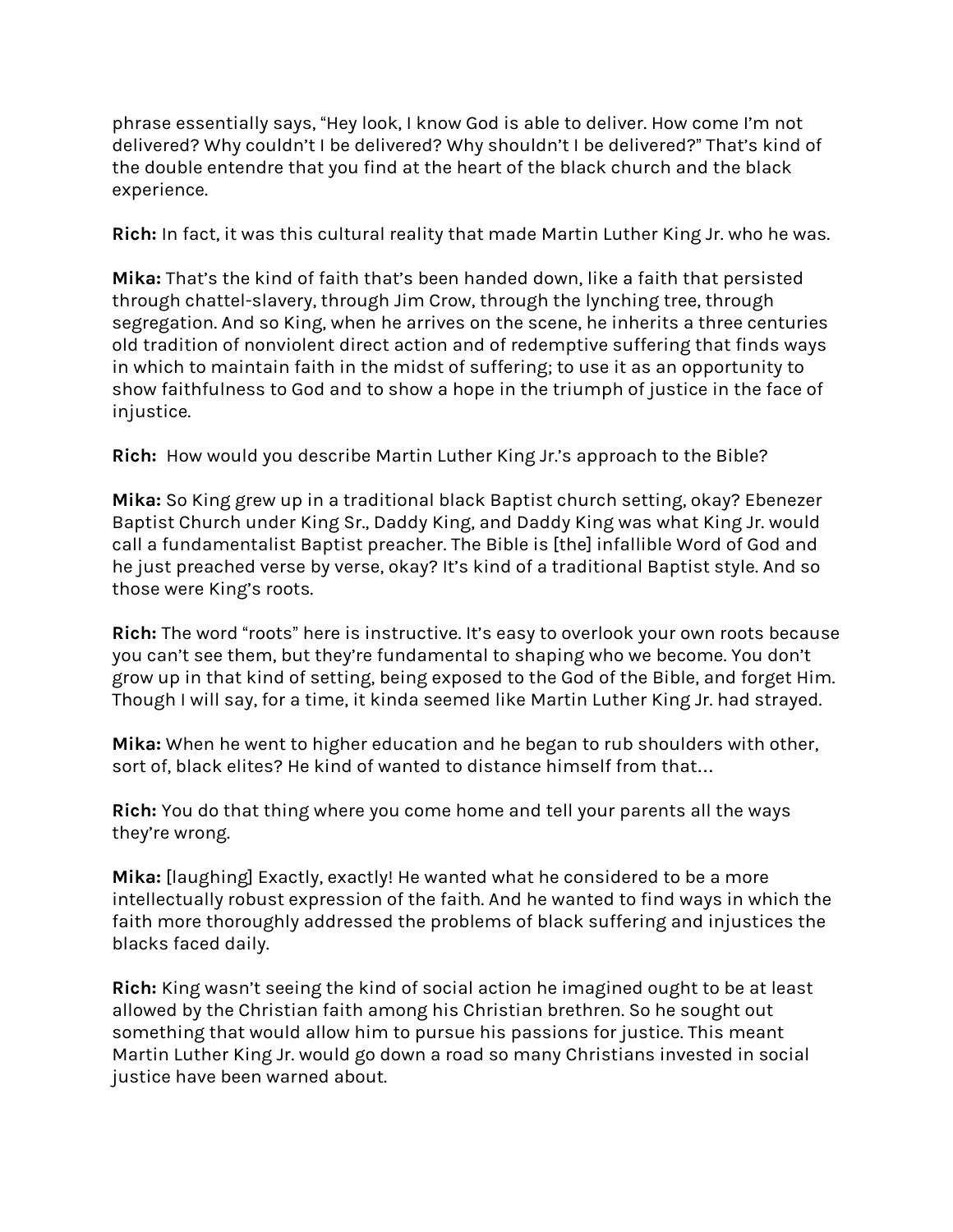**Mika:** So when he got to Morehouse, he almost walked away from the faith until he met a guy named George Kelsey his junior year. And George Kelsey was a black liberal who used the categories of Protestant-Liberalism in order to address the issues of black suffering and injustices the blacks faced. Now, the way in which Kelsey dealt with the Bible, is he sort of dealt with it as kind of moral tales and moral fables that kind of show us things that are true about our moral lives, but he's sort of using it to address the issues of black life. So you got this look at the Bible that: King always believed it was authoritative. He always believed it carried the weight of divine moral prescription, and even in a certain sense description.

**Rich:** As you can see Martin Luther King Jr. being pulled between those two extremes, he left the National Baptist Church for the Progressive National Baptist Church because they were advocating, basically, this sort of, I guess, nonaction, right?

**Mika:** Yea, acquiescence. That's right, social acquiescence, that's exactly right. And those were the two predominant responses to oppression: we're either gonna lay down, stay down; or we're gonna become militant and we're gonna become nationalist. Those are natural responses, and so it takes revelation, it takes redemptive power, to embrace a third way.

**Rich:** Sometimes it goes unappreciated just how difficult it was for King to embrace that third way so consistently. We may have mythologized him over time, but he was just as human as any of us, and that temptation towards either fight or flight when pressures apply is a pretty universal human instinct. Even in the midst of this pressure, though, King held on to the biblical truths he grew up with, and over time his suffering really just enriched his faith.

**Mika:** King would often say [that] unearned suffering is redemptive, that we must continue in the hope that unearned suffering is redemptive. And he got that from the Cross. Jesus Christ being the One who took upon Himself injustice, oppression, sin, violence. And if you look at the various responses you see, for instance Peter's response; Peter had a response to suffering when suffering came Jesus's way in the Garden of Gethsemane. Peter responded with violence. He met violence with violence. He drew his sword, he resisted violently. And then you think about the other apostles' responses. Their responses were to acquiesce and run away. But in the midst of that, Jesus actually reveals a redemptive response, not the response of acquiescence, not the response of violence, but the response of redemptive engagement with suffering. Nonviolent direct action. Entrusting Himself to God, to Him who judges justly, knowing that ultimately justice would triumph. And when everyone else gave up, and when everyone else was in despair and thought that justice would never win, Jesus had faith in God that justice would prevail, and that He would be vindicated. So King was gripped by this.

**Rich:** Even while King worked within the structures of liberal Christianity, he still had his differences with a lot of the assumptions of his peers.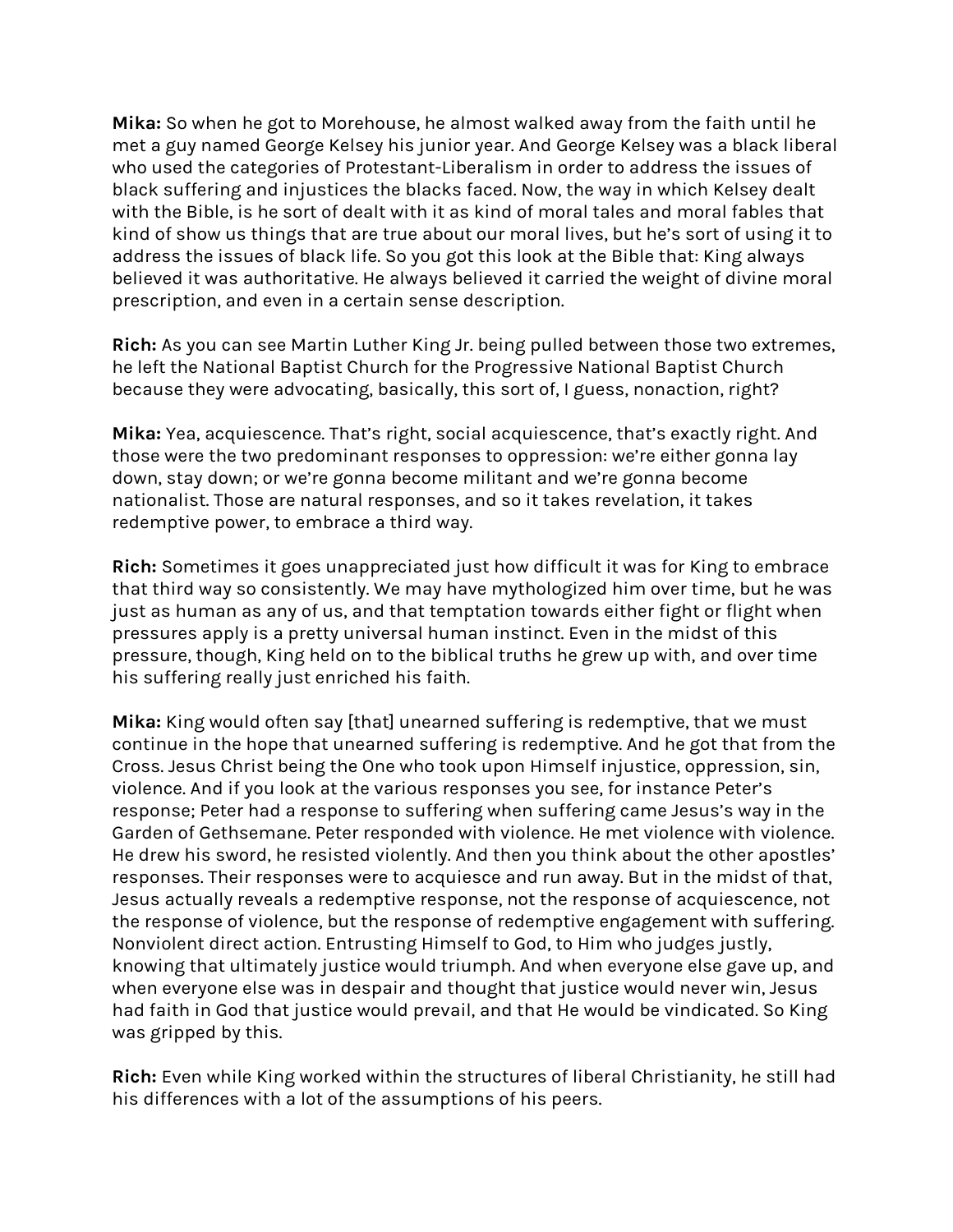**Mika:** King understood the reality of sin and the pervasiveness of sin, especially racialized sin. And so the kind of low view of sin that Liberals were forcing upon him, King was not comfortable with. Also their view of Christ, [which was in opposition to] his view of the omnipotence and the power of God. King could not abide the idea that God is not able to deliver, [laughs] right? Because he's a black man that grew up in the South. He's like, "No! We need a deliverer! We need someone that can actually bring us into freedom."

**Rich:** It's hard enough to deal with the constant negative peer pressure alluded to here; to reject a liberal approach to sin and christology and to embrace nonviolent means when so many tried to pressure him to become more radical. And we've become familiar with Martin Luther King Jr.'s "brave face."

His most iconic moment was that speech. You know the one, the "I Have a Dream" speech. It was the moment he cast a vision for a world without injustice and racism, and he made a positive case for a world that wasn't yet. A dream, he had. You might get the impression from that speech that King was always as confident, but in private he dealt with a very real and visceral fear.

**Mika:** One night in particular, a few nights into the bus boycott, he almost gave up. He almost left the entire movement, left the bus boycott. He had gotten a phone call. The person essentially threatened to bomb his house, to kill his daughter and his wife. Normally he's able to, sort of, shake this sort of thing off, but he couldn't shake it this time. He was really struggling.

**Rich:** While the threat of alienation from his peers was real enough, the threat from the other side took on much more sinister forms. And it took a toll on King's resolve. He knew he'd need supernatural help to keep going.

**Mika:** He says that at that time he drew down on the theologies that he learned and the answers to the problem of evil that he got from Liberal circles and he said the answers didn't come there. So he's seeking to try to get some comfort, using the resources of Protestant-Liberalism, and he says, "I just… I couldn't get them from there," and then he says, "And then, I remembered the God my father taught me about. The God that makes a way out of no way." [laughing] And then he says he called out to that God. And he says in that moment, *that* God answered him and told him that He would be with him. You know, when folks ask me, "Okay, was King a thorough going Liberal?" I say, "King critically engaged Liberalism, but at his core, when he was pushed up against the wall, and he didn't know where to turn, he turned to the God that has been proclaimed in the black fundamentalist [laughing] Baptist church. The God that can make a way out of no way."

**Rich:** King was brave, but he was also afraid. Those things aren't mutually exclusive, and we know now that King was right to be afraid. On April 4th, 1968, he would be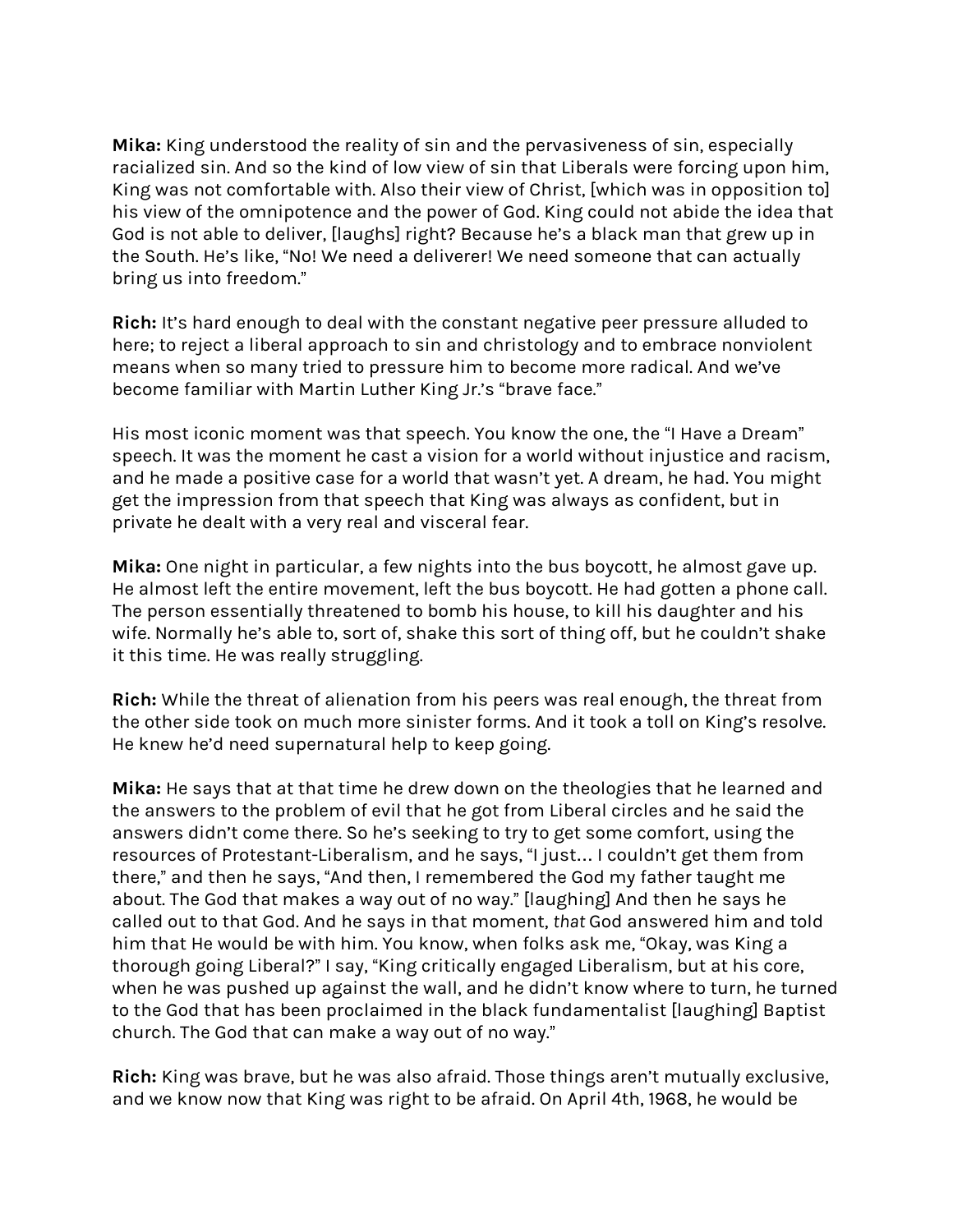assassinated in Memphis, Tennessee. This dark turn essentially marked the end of one chapter of the Civil Rights movement, but it wasn't the end of the story; and King understood this.

**Mika:** The struggle for black freedom is a struggle that is ongoing, and it never stopped, even when King was killed. The struggle for freedom continued on. The Written Word and the Living Word is the revelation to us that truth and justice will triumph in the end, right? And so King made it clear that it may not happen in this life, and God never promises that it would. What we're called to is to be faithful in a winning war, right? [laughs] That we know is winning because of the resurrection of Christ. So the question is: would you rather give your life to a winning battle in a losing war, or what might appear to be a losing battle in a winning war? So even though King gives his life, and even though there are many others that have given their lives and might not have ever actually tasted the fruits of social, political freedom in this life, they did it in faithfulness to Christ who has shown us that they were actually fighting on a winning side. And again, we're called to be faithful, not successful. Christ is successful; Christ is victorious. What we're called to be is faithful. If you look to our government to see the victory, you're gonna be disappointed; and if you're looking to where we are in this moment, you might be disappointed; but if you look 2,000 years ago, and you look at the resurrected Christ, and you think about the fact that that resurrected Christ has all power in His hand and is reigning even now and is putting all things under His feet, right? [laughs]

### **Rich:** Mhm.

**Mika:** Then you have hope! Right? Then you say, "Hey, this thing's worth dying for!"

**Rich:** King was human. He wasn't foolish for being afraid, but he wasn't foolish for being brave, either. King was the mouthpiece of a movement. The Words of Scripture came billowing out of his mouth like thunder, and for a moment it seemed like all of America was listening. The potency of God's Word animated real, dramatic action. But the Scriptures gave hope in the quiet place too, when he was alone. They motivated King when fear and alienation closed in. The reverberations of that Biblical hope spread out beyond King to thousands of others who also participated in the movement, and they endure today in those who carry on his work.

On the next episode of *Living & Effective*, the Christians who marched behind King during the Civil Rights era were built on a centuries old foundation of Biblical hope to accomplish something new. That was in the mid-20th century. But back in the 16th century, King's namesake, Martin Luther of Wittenberg was at the forefront of a global disruption that used a brand new technology to recover something ancient.

**Next week's guest:** He's in and of the printing press. He's raised on books and he brings a printer to Wittenberg to sort of turn himself into a household name.